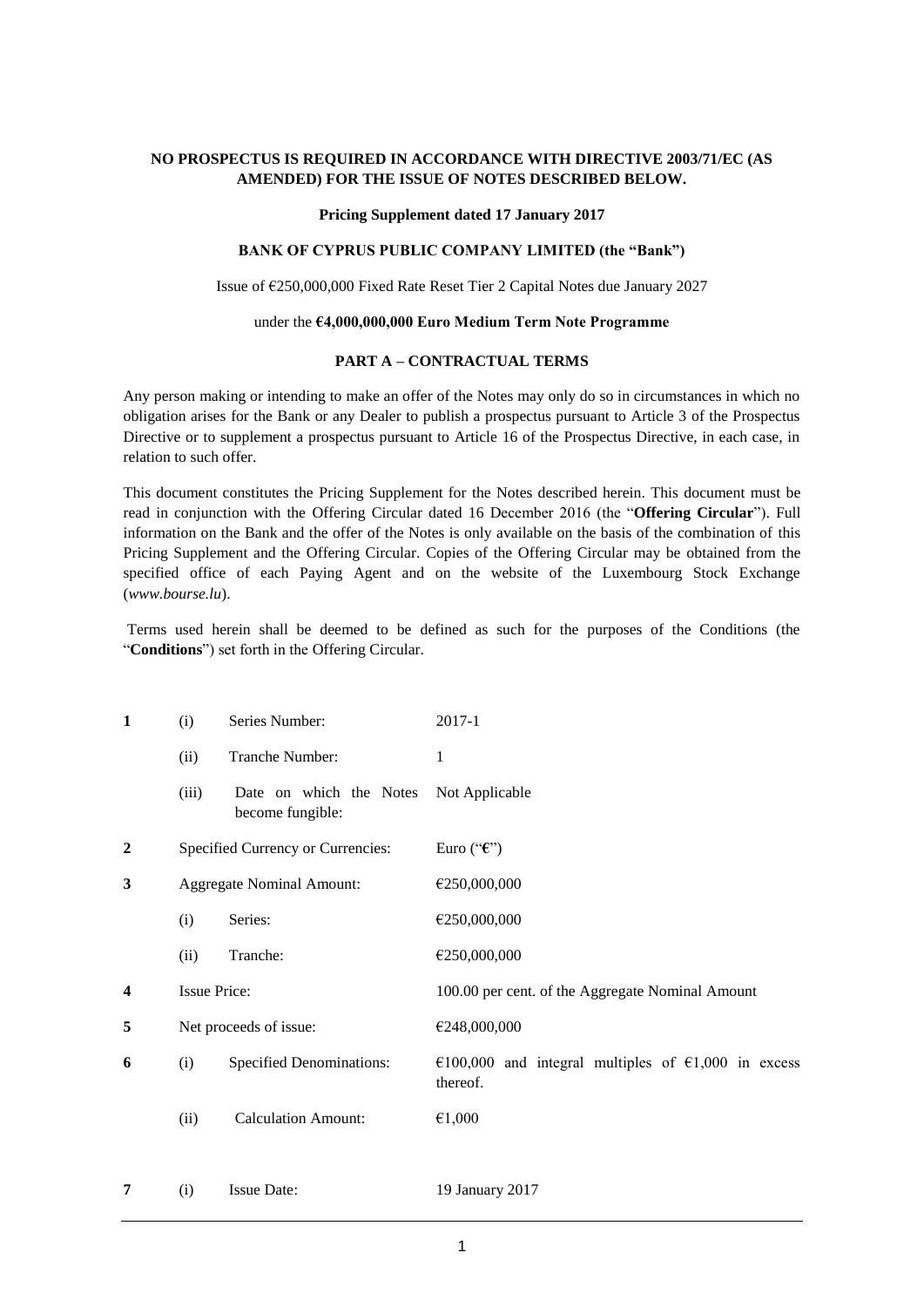|    | (ii)                                                                  | Interest<br>Date            | Commencement Issue Date |                                                                                                                                                               |
|----|-----------------------------------------------------------------------|-----------------------------|-------------------------|---------------------------------------------------------------------------------------------------------------------------------------------------------------|
| 8  | <b>Maturity Date:</b>                                                 |                             |                         | 19 January 2027                                                                                                                                               |
| 9  | Interest Basis:                                                       |                             |                         | <b>Fixed Rate Reset Notes</b><br>(See paragraph 16 below)                                                                                                     |
| 10 |                                                                       | Redemption/Payment Basis:   |                         | Subject to any purchase and cancellation or early<br>redemption, the Notes will be redeemed on the Maturity<br>Date at 100 per cent. of their nominal amount. |
| 11 | Change of Interest Basis:                                             |                             |                         | Not Applicable                                                                                                                                                |
| 12 |                                                                       | Put/Call Options:           |                         | <b>Issuer Call</b><br>(See paragraphs 19 and 20 below)                                                                                                        |
| 13 | Date Board approval for issuance of Not Applicable<br>Notes obtained: |                             |                         |                                                                                                                                                               |
| 14 |                                                                       | <b>Status of the Notes:</b> |                         | Subordinated Notes – Tier 2 Capital Notes                                                                                                                     |

# **PROVISIONS RELATING TO INTEREST (IF ANY) PAYABLE**

| 15 | <b>Fixed Rate Note Provisions</b> |                                                                           | Not Applicable                                                                                        |  |
|----|-----------------------------------|---------------------------------------------------------------------------|-------------------------------------------------------------------------------------------------------|--|
| 16 |                                   | <b>Fixed Rate Reset Note Provisions</b>                                   | Applicable                                                                                            |  |
|    | (i)                               | Initial Rate of Interest:                                                 | 9.250 per cent. per annum payable annually in arrear on<br>each Interest Payment Date.                |  |
|    | (ii)                              | Interest Payment Date(s):                                                 | 19 January in each year from and including 19 January<br>2018, up to and including the Maturity Date. |  |
|    | (iii)                             | Fixed Coupon Amount to<br>(but excluding) the First<br><b>Reset Date:</b> | $E$ 92.50 per Calculation Amount                                                                      |  |
|    | (iv)                              | Broken Amount(s):                                                         | Not Applicable                                                                                        |  |
|    | (v)                               | Day Count Fraction:                                                       | Actual/Actual (ICMA)                                                                                  |  |
|    | (vi)                              | <b>Determination Dates:</b>                                               | 19 January in each year                                                                               |  |
|    |                                   |                                                                           |                                                                                                       |  |
|    | (vii)                             | Reset Determination Date(s):                                              | The day falling two TARGET Business Days prior to the<br>First Reset Date.                            |  |
|    | (viii)                            | <b>First Reset Date:</b>                                                  | 19 January 2022                                                                                       |  |
|    | (ix)                              | Second Reset Date:                                                        | Not Applicable                                                                                        |  |
|    | (x)                               | Subsequent Reset Date(s):                                                 | Not Applicable                                                                                        |  |
|    | (xi)                              | Initial Mid-Swap Rate:                                                    | 0.074 per cent. per annum (quoted on annual basis)                                                    |  |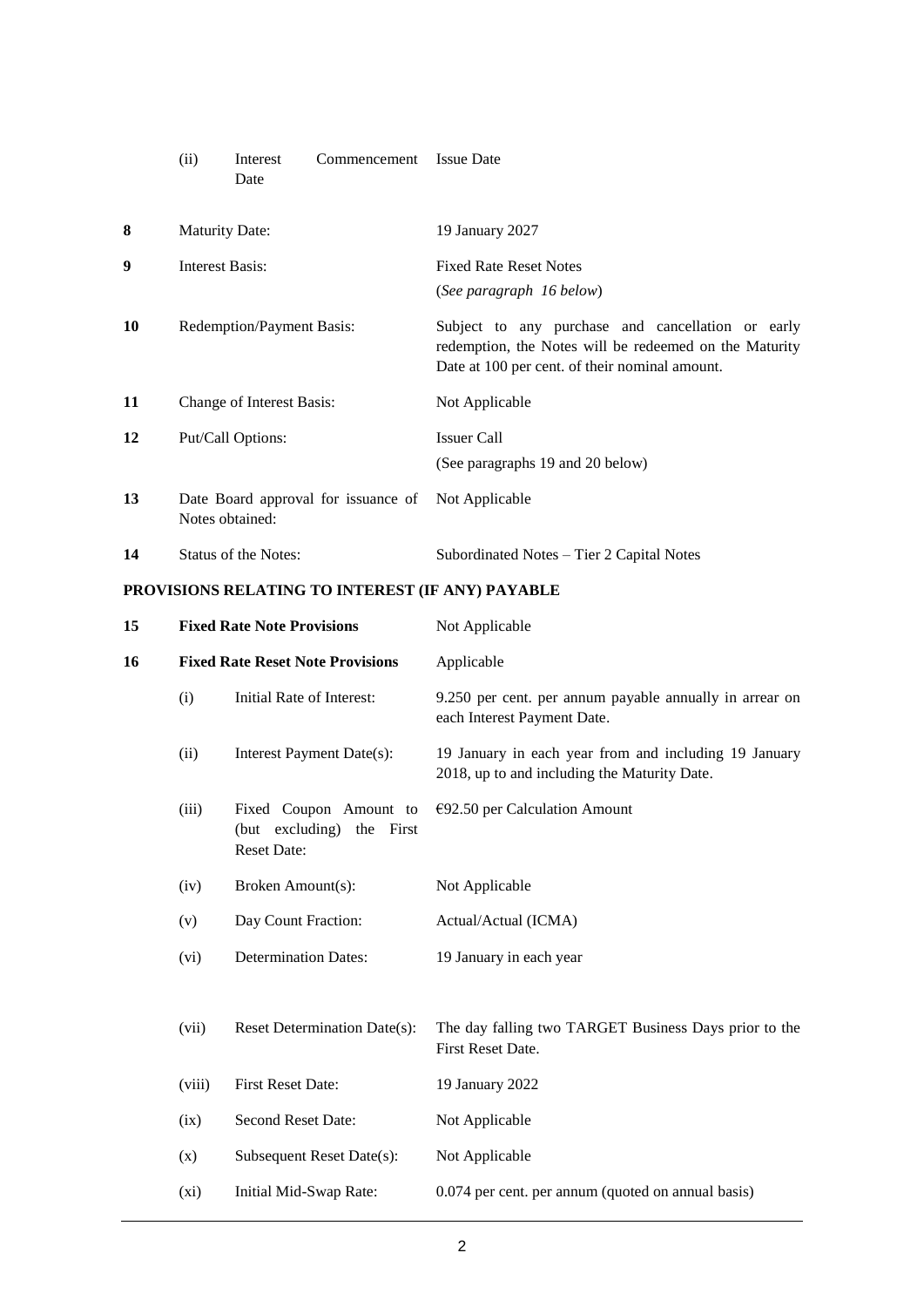|    | (xii)                               | Mid-Swap Rate:                       |                | Single Mid-Swap Rate         |
|----|-------------------------------------|--------------------------------------|----------------|------------------------------|
|    | Mid-Swap Rate Conversion:<br>(xiii) |                                      | Not Applicable |                              |
|    |                                     | Original Mid-Swap Rate:              |                | Not Applicable               |
|    | First Reset Margin:<br>(xiv)        |                                      |                | $+9.176$ per cent. per annum |
|    | (xv)                                | Subsequent Reset Margin:             |                | Not Applicable               |
|    | (xvi)                               | Relevant Screen Page:                |                | Reuters Screen Page ICESWAP2 |
|    | (xvii)                              | <b>Relevant Time:</b>                |                | 11:00 a.m. (Frankfurt time)  |
|    | (xviii)                             | Floating<br>Mid-Swap<br>Maturity:    | Leg            | 6 months                     |
| 17 |                                     | <b>Floating Rate Note Provisions</b> |                | Not Applicable               |
| 18 | <b>Zero Coupon Note Provisions</b>  |                                      |                | Not Applicable               |

#### **PROVISIONS RELATING TO REDEMPTION**

upon the occurrence of an Eligible Liabilities Event or on event of default or other early redemption:

| 19 | <b>Call Option</b>                                                                                     |                                                                                                                         |               | Applicable                              |  |
|----|--------------------------------------------------------------------------------------------------------|-------------------------------------------------------------------------------------------------------------------------|---------------|-----------------------------------------|--|
|    | (i)                                                                                                    | Optional<br>$Date(s)$ :                                                                                                 |               | Redemption 19 January 2022              |  |
|    | (ii)<br>Optional<br>Amount(s) of each Note and<br>method, if any, of calculation<br>of such amount(s): |                                                                                                                         | Redemption    | $€1,000$ per Calculation Amount         |  |
|    | (iii)                                                                                                  | If redeemable in part:                                                                                                  |               | Not Applicable                          |  |
|    | (iv)                                                                                                   | Notice period:                                                                                                          |               | Condition 6(d) applies                  |  |
| 20 |                                                                                                        | <b>Capital Event</b>                                                                                                    |               | Applicable                              |  |
| 21 |                                                                                                        | <b>Eligible Liabilities Event</b>                                                                                       |               | Not Applicable                          |  |
| 22 | <b>Put Option</b>                                                                                      |                                                                                                                         |               | Not Applicable                          |  |
| 23 | <b>Note</b>                                                                                            | Final Redemption Amount of each                                                                                         |               | $€1,000$ per Calculation Amount         |  |
| 24 | <b>Early Redemption Amount</b>                                                                         |                                                                                                                         |               |                                         |  |
|    | Calculation                                                                                            | Early Redemption Amount(s) per<br>Amount<br>redemption for taxation reasons, upon<br>the occurrence of a Capital Event, | payable<br>on | $\epsilon$ 1,000 per Calculation Amount |  |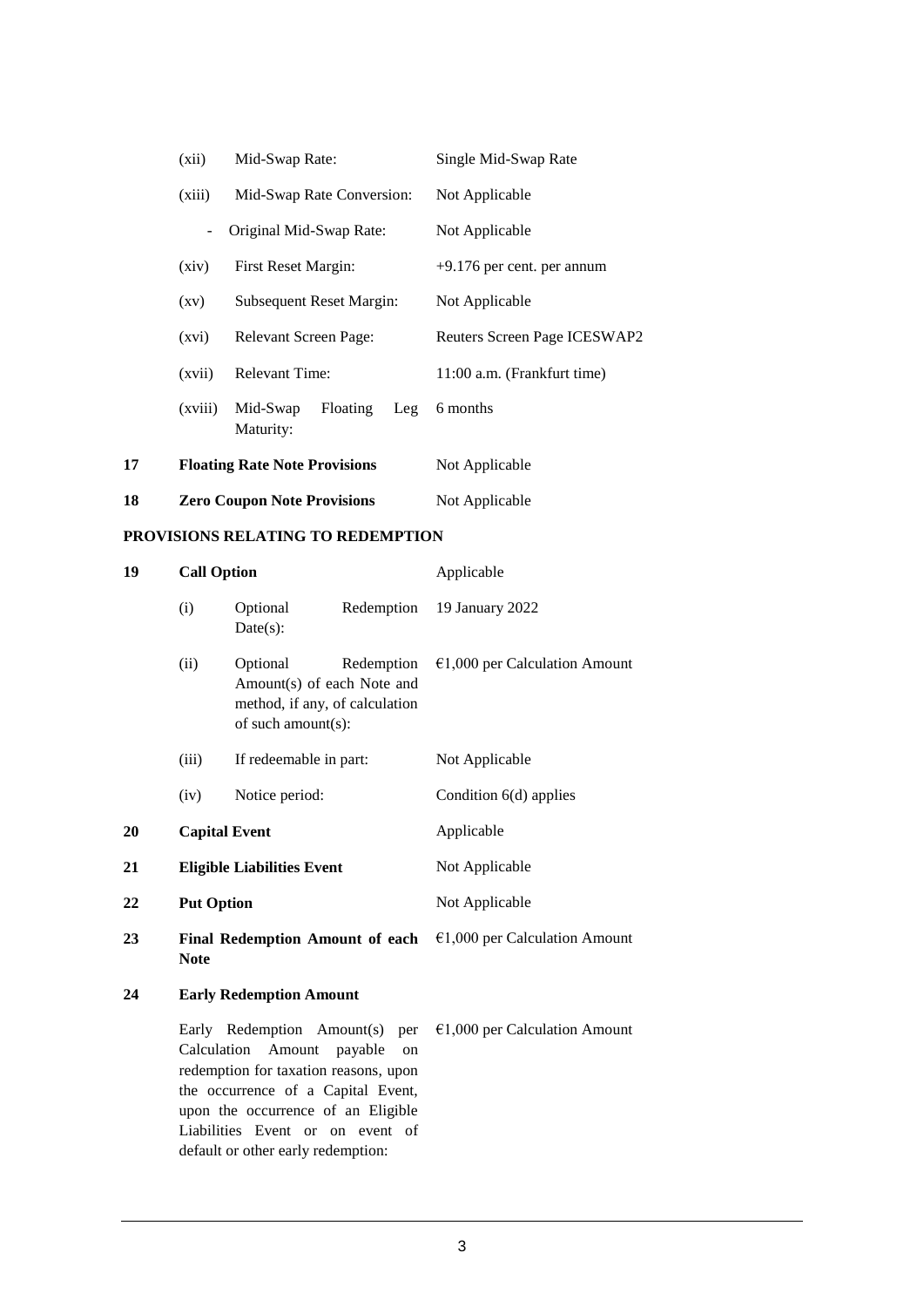|    | <b>GENERAL PROVISIONS APPLICABLE TO THE NOTES</b>                                                           |                                                                                                                                              |
|----|-------------------------------------------------------------------------------------------------------------|----------------------------------------------------------------------------------------------------------------------------------------------|
| 25 | Form of Notes:                                                                                              | <b>Registered Notes:</b>                                                                                                                     |
|    |                                                                                                             | Unrestricted Global Certificate registered in the name of a<br>nominee for a common depositary for Euroclear and<br>Clearstream, Luxembourg. |
| 26 | held<br>under<br><b>New</b><br>the<br><b>Notes</b><br>Safekeeping System:                                   | N <sub>0</sub>                                                                                                                               |
| 27 | Financial Centre(s) or other special<br>provisions relating to payment dates:                               | Not Applicable                                                                                                                               |
| 28 | Talons for future Coupons to be<br>attached to Definitive Notes (and<br>dates on which such Talons mature): | No.                                                                                                                                          |
| 29 | Additional terms:                                                                                           | Condition 11(c)( <i>Substitution</i> ) shall not apply to the Notes.                                                                         |
|    | Signed on behalf of the Bank                                                                                |                                                                                                                                              |

By:

Duly authorised

 $O<sup>2</sup>$ 

Despina Kyriakidou

Dr. Chris Patsalides<br>Deputy CEO and Chief Operating Officer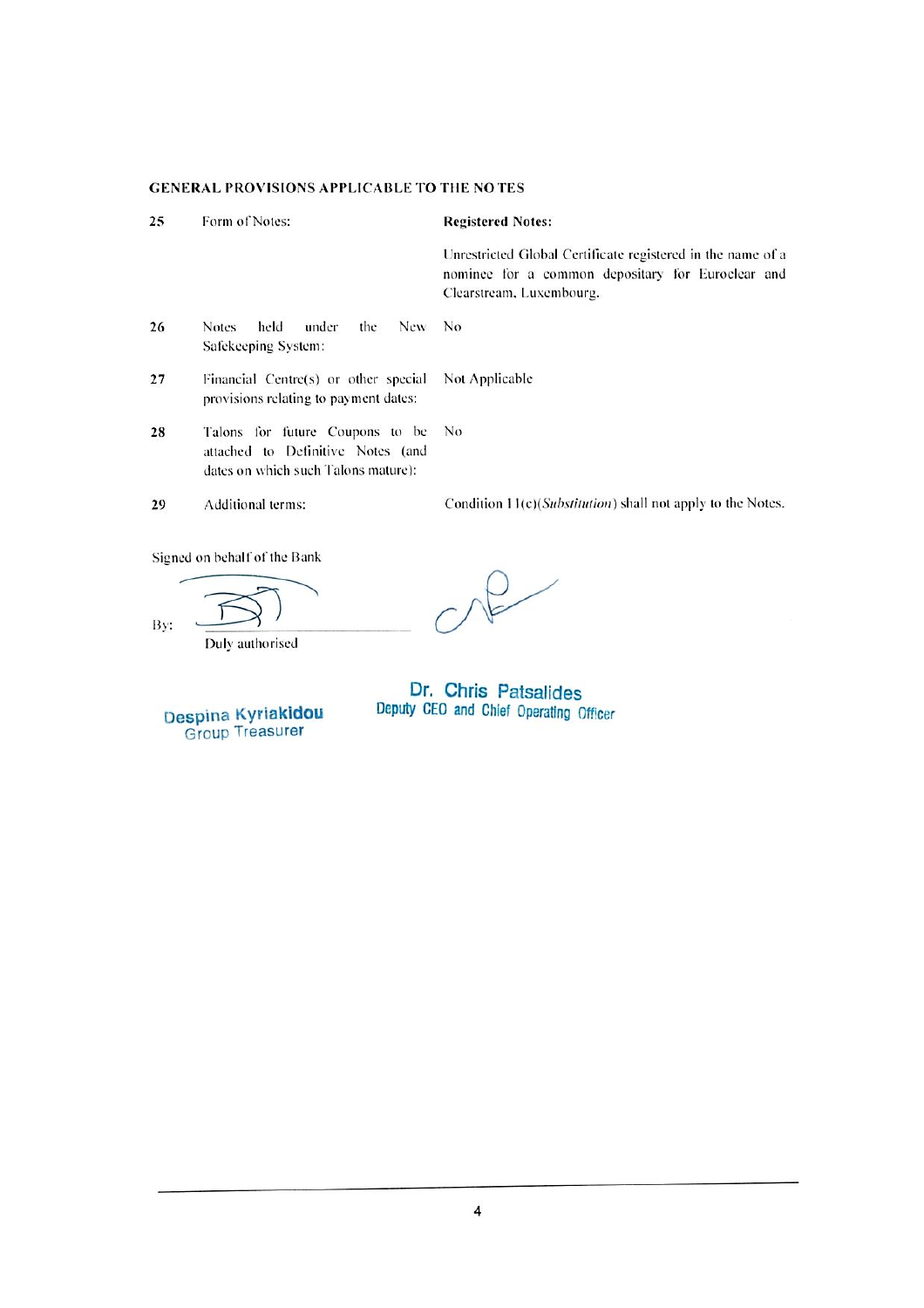### **PART B – OTHER INFORMATION**

## **1 LISTING AND ADMISSION TO TRADING**

| (i)            | Listing:              | Official List of the Luxembourg Stock Exchange                                                                                                                                  |
|----------------|-----------------------|---------------------------------------------------------------------------------------------------------------------------------------------------------------------------------|
| (ii)           | Admission to trading: | Application will be made by the Bank (or on its behalf) for<br>the Notes to be admitted to trading on the Euro MTF with<br>effect from 19 January 2017.                         |
| <b>RATINGS</b> |                       |                                                                                                                                                                                 |
| Ratings:       |                       | The Notes to be issued are expected to be rated:                                                                                                                                |
|                |                       | Moody's: Caa3                                                                                                                                                                   |
|                |                       | Moody's Investors Service Cyprus Ltd. is established in the<br>European Union and is registered under the Regulation (EC)<br>No 1060/2009 of the European Parliament and of the |

# **3 INTERESTS OF NATURAL AND LEGAL PERSONS INVOLVED IN THE ISSUE/OFFER**

Save for any fees payable to the Managers, so far as the Bank is aware, no person involved in the offer of the Notes has an interest material to the offer. The Managers and their affiliates have engaged, and may in the future engage, in investment banking and/or commercial banking transactions with, and may perform other services for, the Bank and its affiliates in the ordinary course of business.

Council of 16 September 2009 on credit rating agencies.

# **4 REASONS FOR THE OFFER**

**5 YIELD**

|   | (i)                                      | Reasons for the offer:                                                                                                                              | General funding purposes                                                                                                                           |
|---|------------------------------------------|-----------------------------------------------------------------------------------------------------------------------------------------------------|----------------------------------------------------------------------------------------------------------------------------------------------------|
| 5 | <b>YIELD</b>                             |                                                                                                                                                     |                                                                                                                                                    |
|   |                                          | Indication of yield:                                                                                                                                | 9.25 per cent. per annum                                                                                                                           |
| 6 | <b>OPERATIONAL</b><br><b>INFORMATION</b> |                                                                                                                                                     |                                                                                                                                                    |
|   | ISIN:                                    |                                                                                                                                                     | XS1551761569                                                                                                                                       |
|   |                                          | Common Code:                                                                                                                                        | 155176156                                                                                                                                          |
|   | the<br>$number(s)$ :                     | Any clearing system(s) other than Not Applicable<br>DTC, Euroclear Bank S.A./N.V.<br>and Clearstream Banking S.A. and<br>identification<br>relevant |                                                                                                                                                    |
|   | Delivery:                                |                                                                                                                                                     | Delivery against payment                                                                                                                           |
|   |                                          | Paying Agent(s):                                                                                                                                    | Names and addresses of initial Deutsche Bank AG, London Branch, Winchester House, 1<br>Great Winchester Street, London EC2N 2DB, United<br>Kingdom |